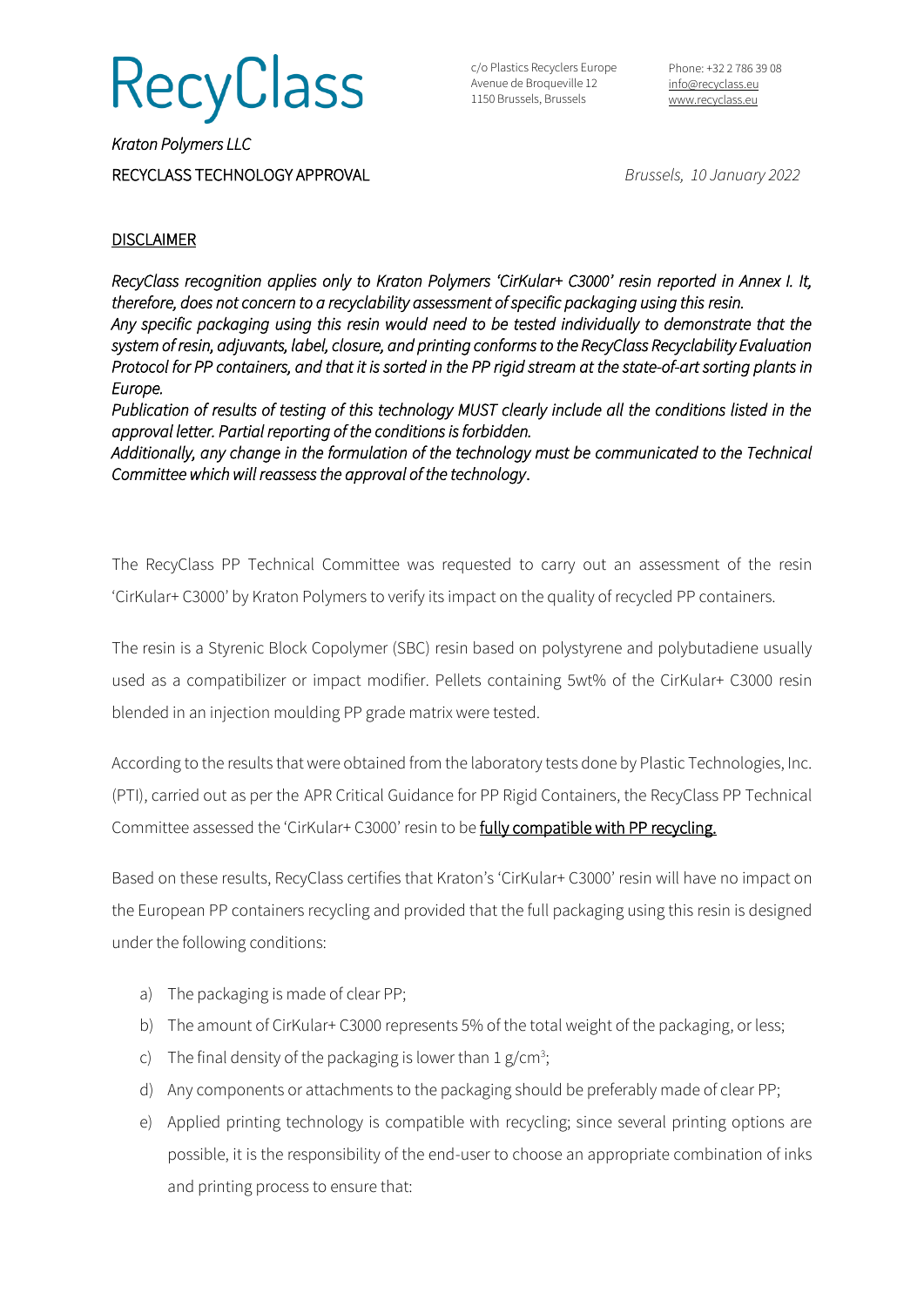- i. the inks are non-bleeding;
- ii. the inks comply with the European Legislation (e.g. Packaging and Packaging Waste Directive on the heavy metal concentration levels) and are EUPIA compliant;
- iii. direct printing is limited as much as possible.

RecyClass concludes that Kraton's 'CirKular+ C3000' resin as per current market conditions and knowledge, is fully compatible with the existing European industrial recycling processes for PP containers. Indeed, the recycled plastic generated after the recycling process was successfully tested in injection moulding applications up to 50% concentration<sup>1</sup>.

It should be northworthy that unlike other approvals based on lab testing of packaging, only pellets containing the innovative technology has been tested in this study. The PP Technical Committee recommends to rather evaluate compatibility with recycling of specific resins or additives by processing them into packaging.

#### *About*

RecyClass is a comprehensive cross-industry initiative that works to advance plastic packaging recyclability and to establish a harmonized approach towards recycled content calculation and traceability in Europe. Activities within RecyClass include the development of Recyclability Evaluation Protocols and scientific testing of innovative materials which serve as the base for the Design for Recycling guidelines and the free online tool. RecyClass offers Recyclability Certifications and Recycled Content Traceability Certification for plastic packaging. Contact[: Alice.Wallon@plasticsrecyclers.eu,](mailto:Alice.Wallon@plasticsrecyclers.eu) [www.recyclass.eu](http://www.recyclass.eu/)

<sup>1</sup> [APR Critical Guidance for PP Rigid Containers](https://plasticsrecycling.org/images/Design-Guidance-Tests/APR-PP-CG-01-critical-guidance.pdf)



c/o Plastics Recyclers Europe Avenue de Broqueville 12 1150 Brussels, Brussels

Phone : +32 2 786 39 08 info[@recyclass.eu](mailto:recyclass@plasticsrecyclers.eu) www.recyclass.eu